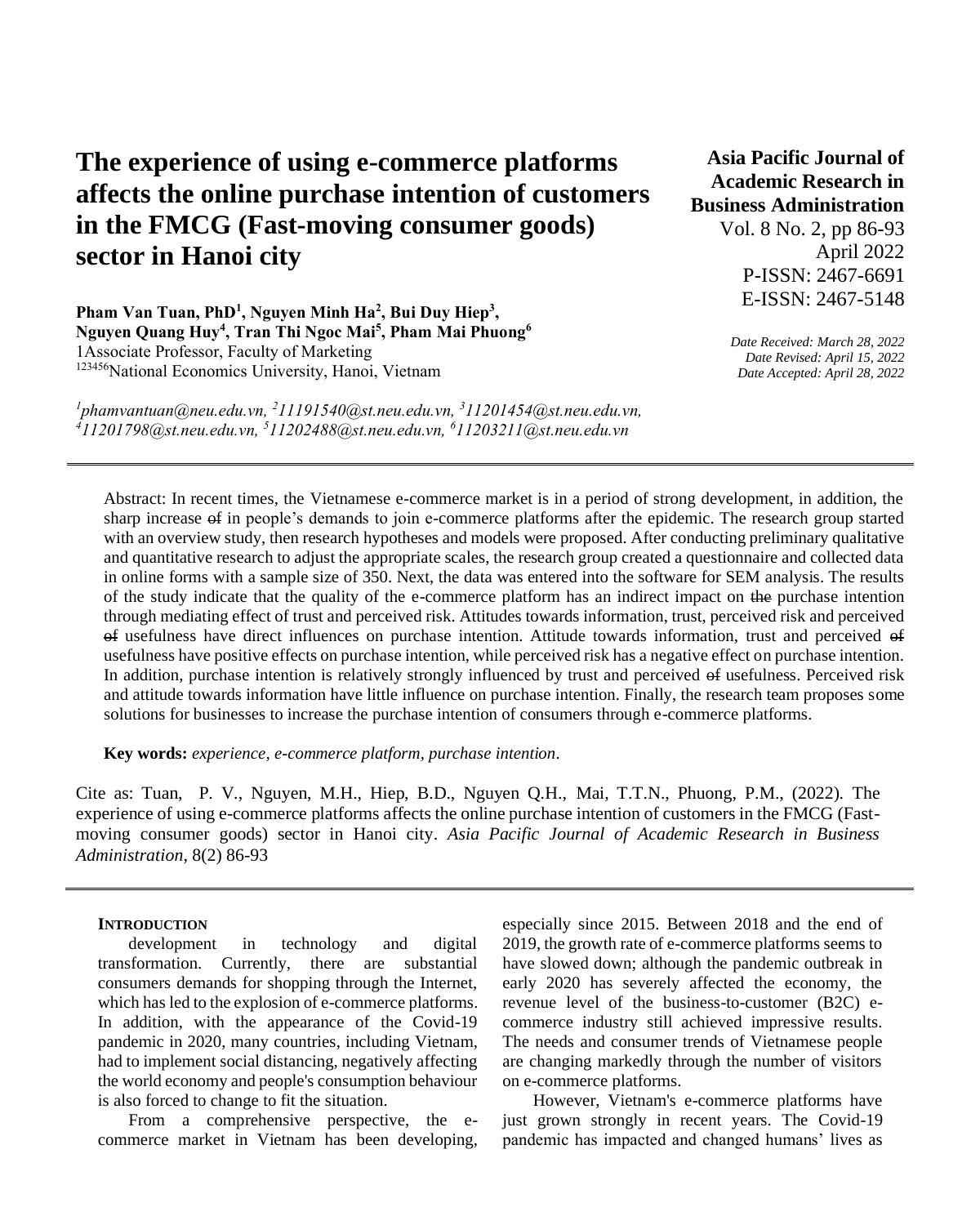well as consumption and shopping behaviors and helped people adapt to digital transformation and accept technology. Moreover, consumers are now more interested in their personal experience of using when participating in shopping than they are interested in discounts and promotions. In addition, the trend of buying and consuming fast-moving consumer goods is being shifted to the online sales market with the presence of many famous FMCG firms on e-commerce platforms. In such circumstances, the research will examine the impacts of consumers' experience of using e-commerce platforms in Ha Noi based on the following theories: Theory of Planned Behavior (TPB), Technology Acceptance Model (TAM) and E-Commerce Acceptance Model (ECAM).

In the world, there have been many research studies analyzing the effects of e-commerce on consumer demand and buying behavior. For example, Aladwani and Palvia [1] began to develop a sound tool to measure the quality of an e-commerce platform from the user's point of view and identify four fundamental aspects: technical adequacy, content quality, specific content and form. Wu et al. [2] suggested that the layout and space of a website can give users a special emotion, thereby increasing the likelihood that they will shop on the website.

The research gaps that the article is aimed at: Does the experience of using e-commerce platforms affect the purchase intention of consumers? What factors are affected by the experience of using and how does the experience of using affect consumer purchase intention?

# **THEORETICAL FRAMEWORK** *Theory of Planned Behavior (TPB)*

Ajzen proposed the theory of planned behavior (TPB) [3] as an improved version of the theory of rational action (TRA) [4] with the aim of overcoming the limitation of the previous theory of rational human behavior and predicting behaviors with behavioral and planned modifications. The theory of planned behavior is widely accepted and used in the study of human behavior. There have been many studies showing that this model is suitable for studying consumer behavior when participating in technology-related activities, for example online purchases [5].

# *Technology Acceptance Model (TAM)*

The Technology Acceptance Model (TAM) was introduced by Davis et al [6] with the aim of explaining and predicting technology adoption and use

behaviour. The theoretical foundation of TAM is the theory of rational action TRA [4]. Perceived usefulness and perceived ease of use are two factors that can influence users' attitudes and intentions when they interact with technology [6].

# *Electronic Commerce Acceptance Model (ECAM)*

By combining the TAM model of Davis et al. [6] when adjusted with the theory of risk perception, Lee et al. [7] have proposed the ECAM e-commerce acceptance model. The ECAM model also provides insights into the factors that can turn Internet users into potential future customers. Perceived ease of use and perceived usefulness positively influence customer buying behavior. Meanwhile, risk perception in general has a negative impact on customers' shopping behavior.

## *The quality of the e-commerce platform affects trust and risk perception*

The quality of the e-commerce platform acts as the store's atmosphere [8]. A well-designed e-commerce platform can increase the probability of a favorable impression as viewers respond to visual cues, and viewers with a good impression of the e-commerce platform are more likely to return. become more customers; In addition, Napier et al. [9] show that perceived e-commerce platform quality is positively related to both trust and intention to trust because the use of an e-commerce platform brings the first experience of the supplier's presence reinforces the first impression.

Besides, the study of Hsin et al [10] showed that website quality contributes to consumers' trust and perceived risk, and thus, purchase intention. In addition, Lim [11] argues that the risks perceived by consumers are technology-related and include issues such as slow downloads, interface limitations, search problems, and incomplete measurements. enough about web application success, security weaknesses, and lack of internet standards.

Through the above studies, the research team put forward the first two hypotheses:

- *H1: Perception of the quality of the e-commerce platform has a positive (+)effect on consumers' trust in the e-commerce platform.*
- *H2: Perception of e-commerce platform quality has a negative (-) effect on consumers' perceived risk to e-commerce platforms.*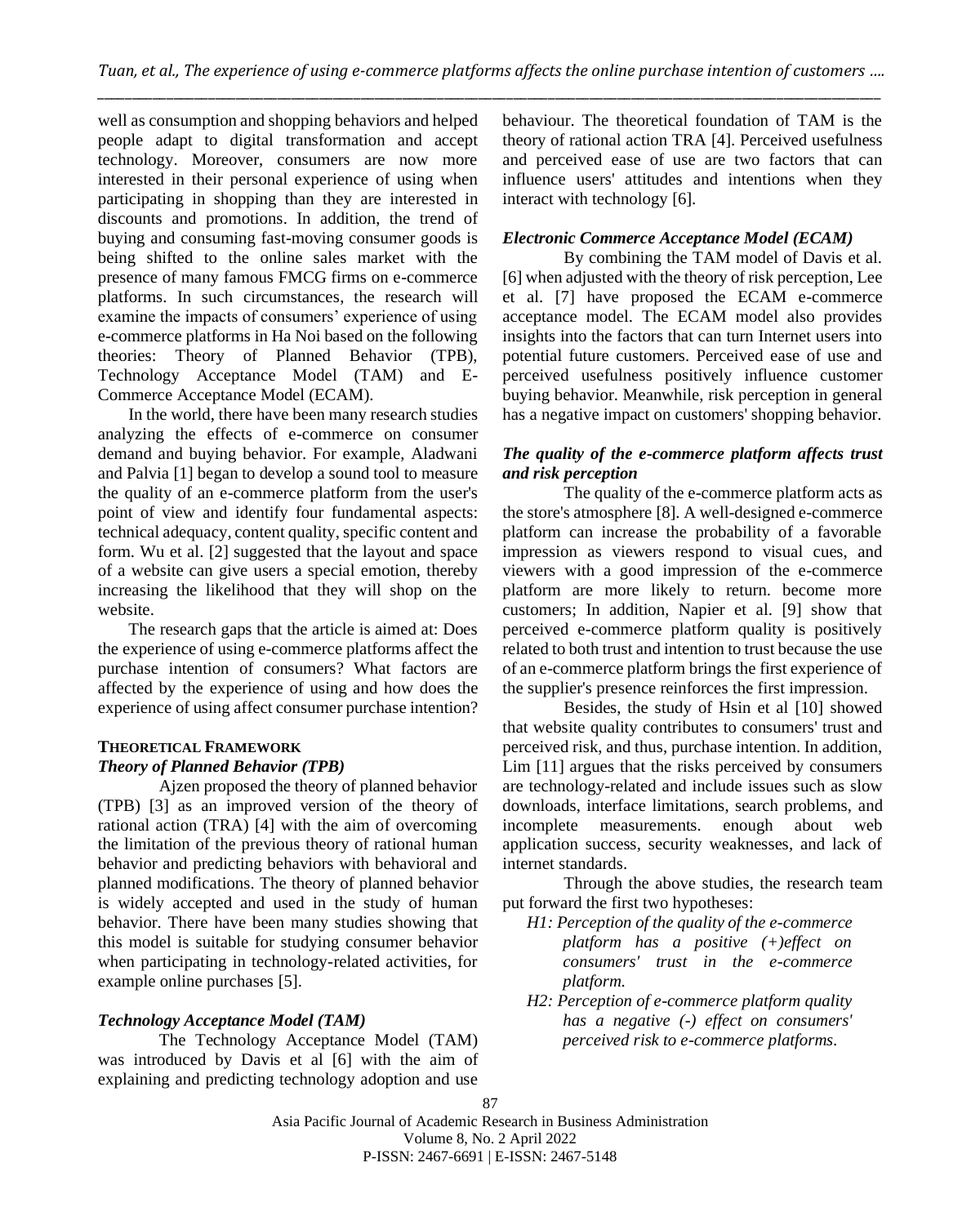# *Attitude to information affects purchase intention*

According to Le Minh Chi [12] when an individual has a positive attitude and has a need to search for the electronic word of mouth information on social networks, they tend to evaluate eWOM information. This is useful and therefore the likelihood of accepting the information is higher. According to a study by Nguyen Dinh Yen Oanh et al [13] on attitudes towards online advertising: The factor that has the strongest influence on the intention to continue buying carbonated soft drinks ( $\beta$ =0.449; p= 0.000). The results of this study once again confirm the relationship between attitude and repeat purchase intention towards the carbonated beverage industry in Vietnam, consistent with Ajzen and Fishben's theory of TRA in 1975.

From there, the research team hypothesized:

*H3: Attitudes about information have a positive (+) positive impact on consumers' online purchase intention on e-commerce platforms.*

## *Trust affects purchase intention*

In their research, Hong and Cha [14] have shown that in addition to being affected by risk perception, trust also has a direct impact on consumers' purchase intention when shopping online. In addition, Pavlou and Fygenson [15] argue that trust helps reduce the perceived risks of customers when sharing personal information and making purchases. In addition, Hsin et al [9] also conducted research and proved the relationship between trust and purchase intention: trust has a positive impact on purchase intention.

Through the above studies, the research team proposes the following hypothesis:

*H4: Trust has a positive (+) impact on consumers' purchase intention on e-commerce platforms.*

## *Perceived risk affects purchase intention*

In the buying process, customers can always encounter barriers and risks that cause discomfort. Cox [16] added consumer intent to the research and further development of risk perception, he showed that customers will act based on their shopping intent. If customers realize that their shopping goals are hard to come by, perception of risk begins to emerge. Chiu et al. [17] found that consumers' shopping experience has a positive impact on quality perception and thereby significantly reduces customer perceived risk. Then, Ariffin et al. [18]. indicated that consumers with low perceived risk are more likely to generate online purchase intentions. In addition, the study of Rosillo-Díaz et al [19], they have shown that customer risk perception has a negative impact on consumers' online purchase intention. In Vietnam, there have been a number of research studies on the relationship between risk perception and online shopping intention such as research by Hoang and Huy [20].

From the above studies, the hypothesis is proposed: *H5: Perceived risk has a negative (-) effect on consumers' purchase intention on e-commerce platforms.*

## *Perceived usefulness affects purchase intention*

Around the world, there have been studies showing that perceived usefulness has a strong impact on consumers' intention to purchase online. Vijayasarathy [21]. Chen et al. [22] studied consumer behavior towards an online store belonging to a nonprofit organization. They found that perceived usefulness was an important factor in predicting the intention to participate in shopping in this organization's online store, which was also shown in the study of Koufaris [23]. Then, Vijayasarathy [21] also studied the online shopping intentions of adults and showed that perceived usefulness has a positive (+) impact on the intention to participate in online shopping.

From the above studies, the final hypothesis is put forward:

*H6: Perceived usefulness has a positive (+)impact on consumers' purchase intention on e-commerce platforms.*

From the research hypotheses mentioned above, the authors propose a proposed research model as follows:



**Figure 1.** *The proposed research model*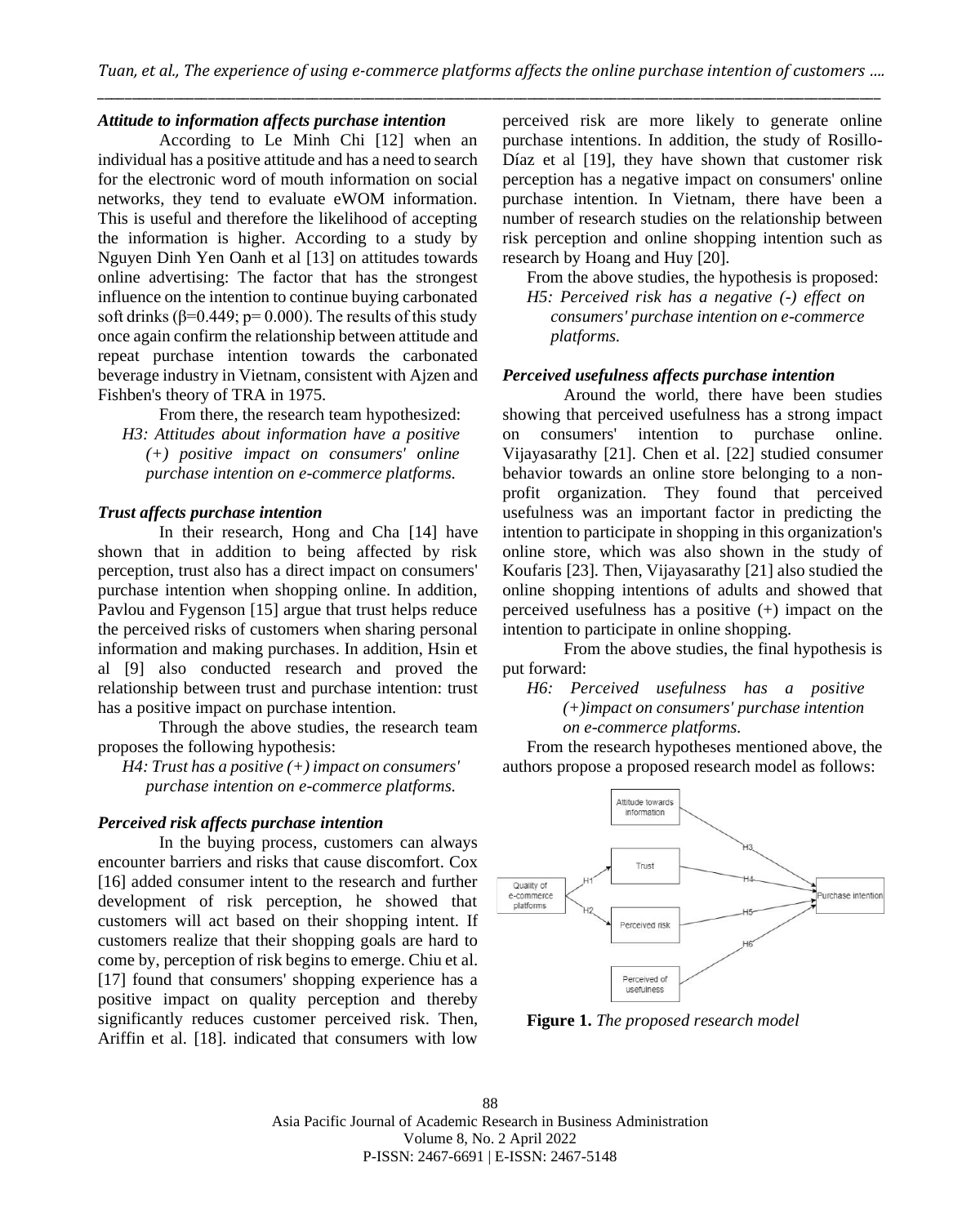#### **RESEARCH METHODS**

The research team first developed a draft scale 1 from previous studies both at home and abroad about the customer's experience on e-commerce platforms in the FMCG (Fast Moving Consumer Goods), adjusted to the current situation status in Vietnam. These scales were completed after consulting with experts in marketing and consumer intention and behavior: Associate professor PhD Pham Van Tuan and Master Nguyen Viet Dung. Through interviews with experts to check the logic of the relationship between factors as well as the content of variables. When the scale has been calibrated, the research team continues to interview consumers to ensure that the author decides to remove inappropriate factors to proceed with building the official scale. The respondents of the study were consumers who have experience on e-commerce platforms and had shopping needs on e-commerce platforms in Hanoi City, Vietnam. The research team distributed 400 questionnaires, and as a result, 375 responses were collected. After screening and removing invalid votes, the author adopted 350 valid responses to use in official research. The sample size includes 350 consumers, of which the number of men accounts for 39.3%, and the number of women accounts for 54.7%. The age of the survey participants is mainly 15-24 years old (73.5%), and the other age groups are below 17%. In addition, the research team asked survey participants about the tendency to use online commerce platforms. The obtained results show that Shopee is the most

**Table 1**. *Description of the study sample (N = 350)*

| No             |                        | <b>Feature</b>             | Frequency/<br><b>Quantity</b> | Proportion (%) |  |
|----------------|------------------------|----------------------------|-------------------------------|----------------|--|
|                | Gender                 | Male                       | 138                           | 39.3           |  |
| 1              |                        | Female                     | 192                           | 54.7           |  |
|                |                        | Others                     | 21                            | 6,0            |  |
|                | Age                    | $15 - 24$                  | 258                           | 73.5           |  |
|                |                        | $25 - 34$                  | 59                            | 16,8           |  |
| $\overline{2}$ |                        | 35-44                      | 13                            | 3,7            |  |
|                |                        | $45 - 54$                  |                               | 0,3            |  |
|                |                        | $55 - 64$                  | 11                            | 3,1            |  |
|                |                        | $\geq 65$                  | 9                             | 2,6            |  |
|                | Marital status         | Single                     | 253                           | 72,0           |  |
| 3              |                        | Married                    | 76                            | 21,7           |  |
|                |                        | Divorced                   | 22                            | 6,3            |  |
|                | <b>Education level</b> | High school                | 40                            | 11.4           |  |
| 4              |                        | College/University         | 272                           | 77.5           |  |
|                |                        | Postgraduate school        | 39                            | 11,1           |  |
|                | Employment<br>status   | <b>Student</b>             | 36                            | 10.3           |  |
| 5              |                        | College/University Student | 216                           | 61.5           |  |
|                |                        | Working                    | 99                            | 28,2           |  |
|                | Income                 | <5 million VND             | 223                           | 63.5           |  |
|                |                        | 5-10 million VND           | 48                            | 13,7           |  |
| 6              |                        | 10-15 million VND          | 37                            | 10.5           |  |
|                |                        | 15-20 million VND          | 14                            | 4.0            |  |
|                |                        | >20 million VND            | 29                            | 8.3            |  |

chosen e-commerce platform with 313/350 participants.

To test the scale model and proposed hypotheses, the author uses the analytical method through the following steps:

- 1. Preliminary assessment of the scale as well as the reliability of the measured variables through Cronbach's Alpha reliability coefficient and exploratory factor analysis (EFA);
- 2. Test the scale by confirmatory factor analysis  $(CFA)$ ;
- 3. Verify the model by SEM in AMOS.

## **RESULTS**

# *Meta-analysis of scale reliability and total variance explained of scales*

By using SPSS 25.0 software, the author obtained the results of scale reliability (Cronbach's Alpha) and the results of exploratory factor analysis (EFA) to help remove some observed variables and increase the accuracy in the assessment of factors. Cronbach's Alpha standard is  $\geq 0.6$  and the total variance extracted is more than 50%. Specifically, the overall results of the scale are as shown below:

#### **Table 2***.*

*Summary of the results of testing the reliability of the scale*

| <b>Factor</b>                   | Number of<br>items       | <b>Cronbach's Alpha</b> |  |  |
|---------------------------------|--------------------------|-------------------------|--|--|
| Quality of e-commerce platforms | 5                        | 0.837                   |  |  |
| Trust                           | Δ                        | 0.804                   |  |  |
| Perceived risk                  | 3                        | 0.758                   |  |  |
| Attitude towards information    | 3                        | 0.754                   |  |  |
| Perceived usefulness            | $\overline{\mathcal{A}}$ | 0.830                   |  |  |
| Purchase intention              | 4                        | 0.863                   |  |  |

(Source: The authors group's analysis on SPSS)

The results show that the factors with Cronbach's Alpha coefficient are all greater than 0.6. Therefore, the author considers the scale to be good and continues to test Item-Total to see which observed variables have unsatisfactory correlation coefficients, then they will proceed with that variable. The observed variables all have a total correlation coefficient greater than 0.3 and all are smaller than the common Cronbach's Alpha value. Therefore, the author concludes that the factors are suitable for the study.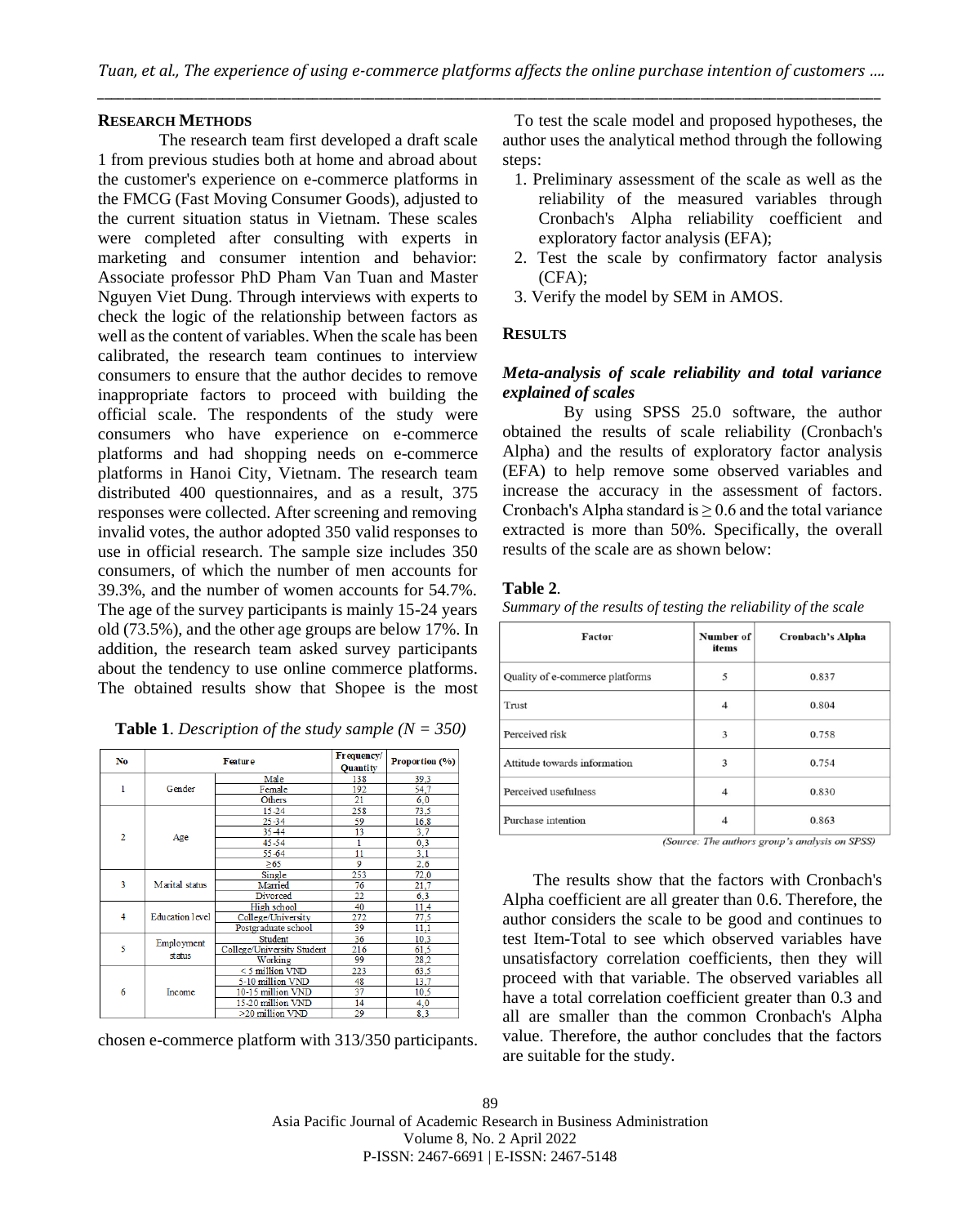# *Test the scale by confirmatory factor analysis (CFA)*

After testing the scale, the authors used AMOS software version 24.0 to conduct CFA test for the scale to measure the suitability of the research model and hypotheses. The test criteria include Chi-square adjusted for degrees of freedom (CMIN/df); Tucker and Lewis index; Comparative Fit index, mean square error approximation (RMSEA); composite reliability coefficient CR; Average Variance Extracted AVE. The model will be considered suitable when the Chi-square value is  $P \ge 0.05$ . However, the disadvantage of Chisquare is its dependence on the sample size. The larger the sample size, the larger the chi-square, thereby reducing the fit of the model. Therefore, in addition to P-value, the authors use CMIN/df. Some practical studies show that the model will be considered suitable when  $\div 2/df$  < 5 (with sample size N>200); or < 3 (with sample size  $N < 200$ , [24]. In this study, because the sample size was N=350 (N>200), according to Kettinger and Lee [24], CMIN/df < 5; GFI, TLI, CFI  $\geq$  0.9 [25].; RMSEA  $\leq$  0.08 indicates that the research model is appropriate. The CFA results from the scale are presented below:

CFA allows testing of the convergent and discriminant value of the scale without losing much effort and time like the traditional method (Multitrait - Multimethod). Furthermore, CFA tests the theoretical structure as well as the relationships between research concepts without bias due to measurement error [26].

Therefore, the author uses CFA to test the appropriateness of the scale model with the data collected after preliminary evaluation by Cronbach's Alpha and EFA.

CFA testing criteria: according to Hu and Bentler [27], Cutoff criteria for fit indexes in covariance structure analysis: Conventional criteria versus new alternatives, Structural Equation Modeling indicators considered to evaluate the popular Model Fit include:

(1) CMIN/df  $\leq$  3 is good, CMIN/df  $\leq$  5 is acceptable.

- (2) CFI 0.9 is good, CFI  $\geq$  0.95 is very good, CFI 0.8 is acceptable (CFA ranges from 0 to 1)
- (3) GFI  $\geq$  0.9 is good, GFI  $\geq$  0.95 is very good.
- (4) TLI  $\geq$  0.9 is good.
- (5) RMSEA  $\leq$  0.06 is good, RMSEA  $\leq$  0.08 is acceptable.
- (6) PCLOSE 0.05 is good, PCLOSE 0.01 is acceptable

According to Hair et al. (2010), Multivariate Data Analysis, the indicators considered to evaluate Model Fit include:

- (1) CMIN/df  $\leq$  2 is good, CMIN/df  $\leq$  5 is acceptable;
- (2) CFI 0.9 is good, CFI  $\geq$  0.95 is very good, CFI  $\geq$ 0.8 is acceptable (CFA ranges from 0 to 1);
- (3) GFI  $\geq$  0.9 is good, GFI  $\geq$  0.95 is very good;
- (4) RMSEA 0.08 is good, RMSEA  $\leq$  0.03 is very good.



 **Figure 2.** *CFA test results*

 $90$ 

Asia Pacific Journal of Academic Research in Business Administration Volume 8, No. 2 April 2022 P-ISSN: 2467-6691 | E-ISSN: 2467-5148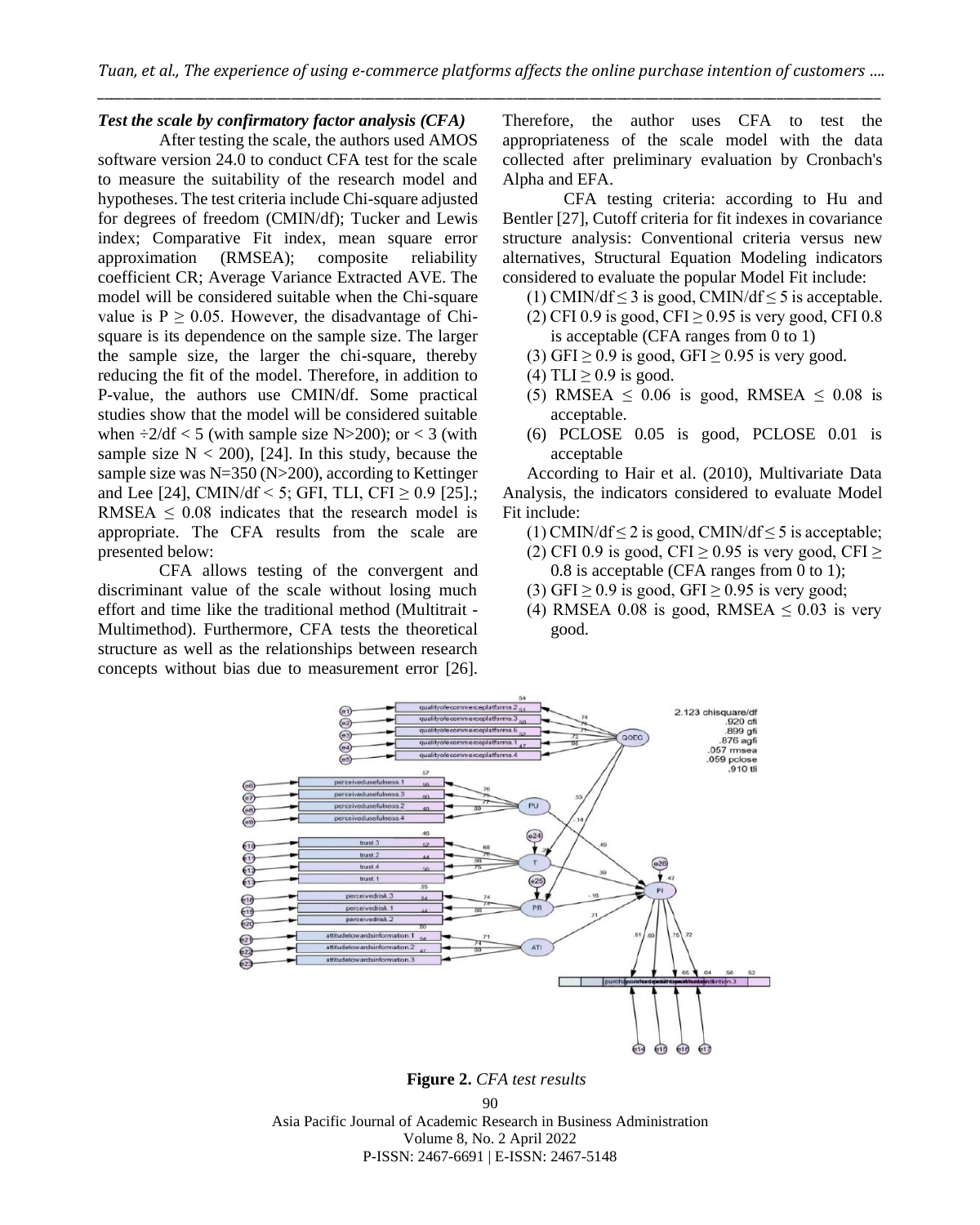After using the data collected from the sample N=350, the results obtained by the author were satisfactory. However, the results can still be improved the smaller the Chi-square index, the more beneficial. By using the model editing suggestions from MI (Modification Indices), the author was able to achieve the desired results than before.

#### *Testing the research model*

The results of testing the scales, EFA and CFA show that the scales have the reliability value as well as the discriminant value to run the SEM model. The SEM model allows to simultaneously estimate the elements in the overall model, estimate the causal relationship between the concepts, measure the stable (recursive) and the unstable (non-recursive) relationships. The SEM model allows the flexibility to find the most suitable model among the proposed models.

At the same time, on this basis, the research team conducted the SEM test to check the fit and accuracy of the model and obtained the following results:

SEM analysis results show: CMIN/df  $= 2.123$ ;  $CFI = 0.920$ ; TLI = 0.910; RMSEA = 0.57 so the model fits the market data. The details of the SEM analysis results are shown in Figure 3.

## *Test the research hypotheses*

From Table 3, the author can comment that the regression weights of the relationships in the two hypotheses H1 and H2 are equal to 0.476 and -0.150, respectively, showing a positive impact of e-commerce platforms quality on trust and the negative impact of ecommerce platform quality on perceived risk. The higher the quality of the e-commerce platforms, the greater the trust and vice versa. Besides, the poorer the quality of the e-commerce platform, the higher the perceived risk and vice versa.



91 Asia Pacific Journal of Academic Research in Business Administration Volume 8, No. 2 April 2022 **Figure 3.** *SEM Model*

P-ISSN: 2467-6691 | E-ISSN: 2467-5148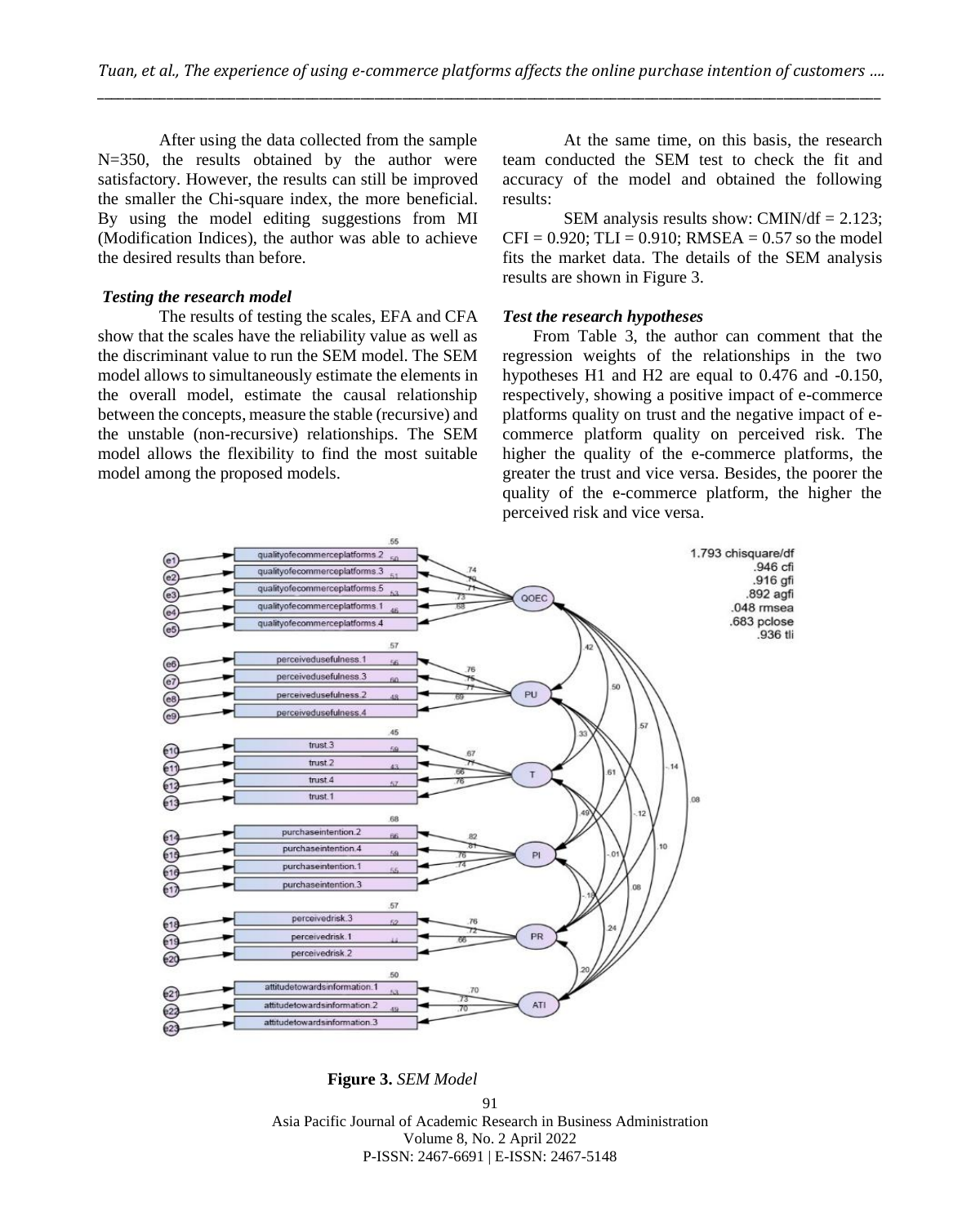| <b>Hypothesis</b> | Relationship         | <b>Estimate</b> | S.E.  | C.R.     | P     | <b>Result</b> |
|-------------------|----------------------|-----------------|-------|----------|-------|---------------|
| H1                | $T \leftarrow$ OOEC  | 0.476           | 0.065 | 7.358    | ***   | Accepted      |
| H2                | $PR \leftarrow QOEC$ | $-0.150$        | 0.072 | $-2.075$ | 0.038 | Accepted      |
| H <sub>3</sub>    | $PI \leftarrow ATT$  | 0.230           | 0.063 | 3.628    | ***   | Accepted      |
| H <sub>4</sub>    | $PI \leftarrow T$    | 0.445           | 0.068 | 6.534    | ***   | Accepted      |
| H <sub>5</sub>    | $PI \leftarrow PR$   | $-0.156$        | 0.053 | $-2.940$ | 0.003 | Accepted      |
| H <sub>6</sub>    | $PI \leftarrow PU$   | 0.517           | 0.063 | 8.198    | ***   | Accepted      |

(Source: The authors group's analysis on AMOS)

The regression weights of the relationships in the 3 hypotheses H3, H4, and H6 are all greater than 0 (0.230, 0.445 and 0.517). From there, it shows the positive influence of attitude towards information, trust and perceived usefulness on purchase intention. This is an important factor because when consumers have a good attitude towards the information or have strong trust or perceived its usefulness, it will positively affect their purchase intention and vice versa. Besides, the regression weight of the relationships in hypothesis H5 has a value less than 0 (-0.156), which shows the negative impact of perceived risk on purchase intention. When the perceived risk is higher, the purchase intention of consumers decreases and vice versa.

#### **DISCUSSSION AND CONCLUSION**

Research on customer experience in the field of shopping has been carried out by many domestic and foreign authors. On this topic, there have been many evaluations, analyses, and limitations at the same time, especially when it comes to aspects related to e-commerce. This research has helped to close the research gap on customer experience to shopping intention on e-commerce platforms. From the SEM structural equation model analysis results, it can be seen that the factors directly or indirectly affect the intention to buy. Based on the theory of TPB and TAM, the research work has built a model and tested the correlation between the factors group of e-commerce platform quality, trust, attitude towards information, perceived risks and perceived usefulness to purchase intention on e-commerce platforms. Besides, trust, attitudes towards information, perceived risk and perceived usefulness have a direct impact on purchase intention with different influence levels.

E-commerce platform quality has a direct positive impact on the trust factor (0.476), and at the same time has a negative impact on the perceived risk factor (-0.150). This is an important factor because the website is improved in terms of quality (specifically in this study are the quality of ease of access, content, interface, stakeholder information,

multimedia features) helps users tend to trust the supplier's capacity and integrity. In return, website quality also has an indirect influence on risk perception through customers' trust in online retailers. In this study, perceived risks related to personal information security, product/service issues, and financial issues.

Besides, factors of trust, attitude towards information and perceived risks have a direct positive impact on purchase intention (0.445, 0.230, 0.571 respectively), in which exist 2 strongest influences of the model. When ecommerce platforms ensure customers' positive attitudes towards information, and the greater the trust and perceived usefulness that they bring, the more motivated people are to use e-commerce platforms and do shopping online. On the contrary, perceived risks have a negative effect on purchase intention (-0.156).

Though the topic is not innovative, customer experience and e-commerce have not received much attention from domestic and foreign researchers. With this study on how experience on e-commerce platforms affects customers' online purchase intention, the authors hope to contribute new points to the understanding of these two factors. At the same time, the research team makes some recommendations for businesses participating in the field of e-commerce on four aspects : attitude towards information, trust, perceived risks and perceived usefulness.

In general, businesses should pay attention to the transparency, accessibility and integrity of the information appearing on the e-commerce platform; establish agreement policies between suppliers and e-commerce enterprises on the amount of necessary information; assure customers of the credibility of the sales units and the advertising of products/services; focus on the privacy of users' personal information; diversify forms of payment on e-commerce platforms; upgrade the e-commerce platform system; ensure that services on the e-commerce platforms always meet the needs of customers in a timely manner; capture customer psychology through the application of data analysis.

The research authors hope that the information within this work will partly help make the application of improving customer experience an effective strategic tool for individuals and businesses in the future, especially in the community of small and medium enterprises, start-ups.

#### **LIMITATION AND RECOMMENDATION**

Despite the expected research results, it cannot be denied that within the group's research work still exist certain limitations: the study sample area is small, the individuals participating in the survey are mainly young people; many difficulties arise in surveying subjects in generations due to the complicated development of the Covid-19 pandemic; the proposed model focuses on the influence of factors such as attitude, trust, customer perception and e-commerce platform quality to predict shopping intention.

Asia Pacific Journal of Academic Research in Business Administration Volume 8, No. 2 April 2022 P-ISSN: 2467-6691 | E-ISSN: 2467-5148